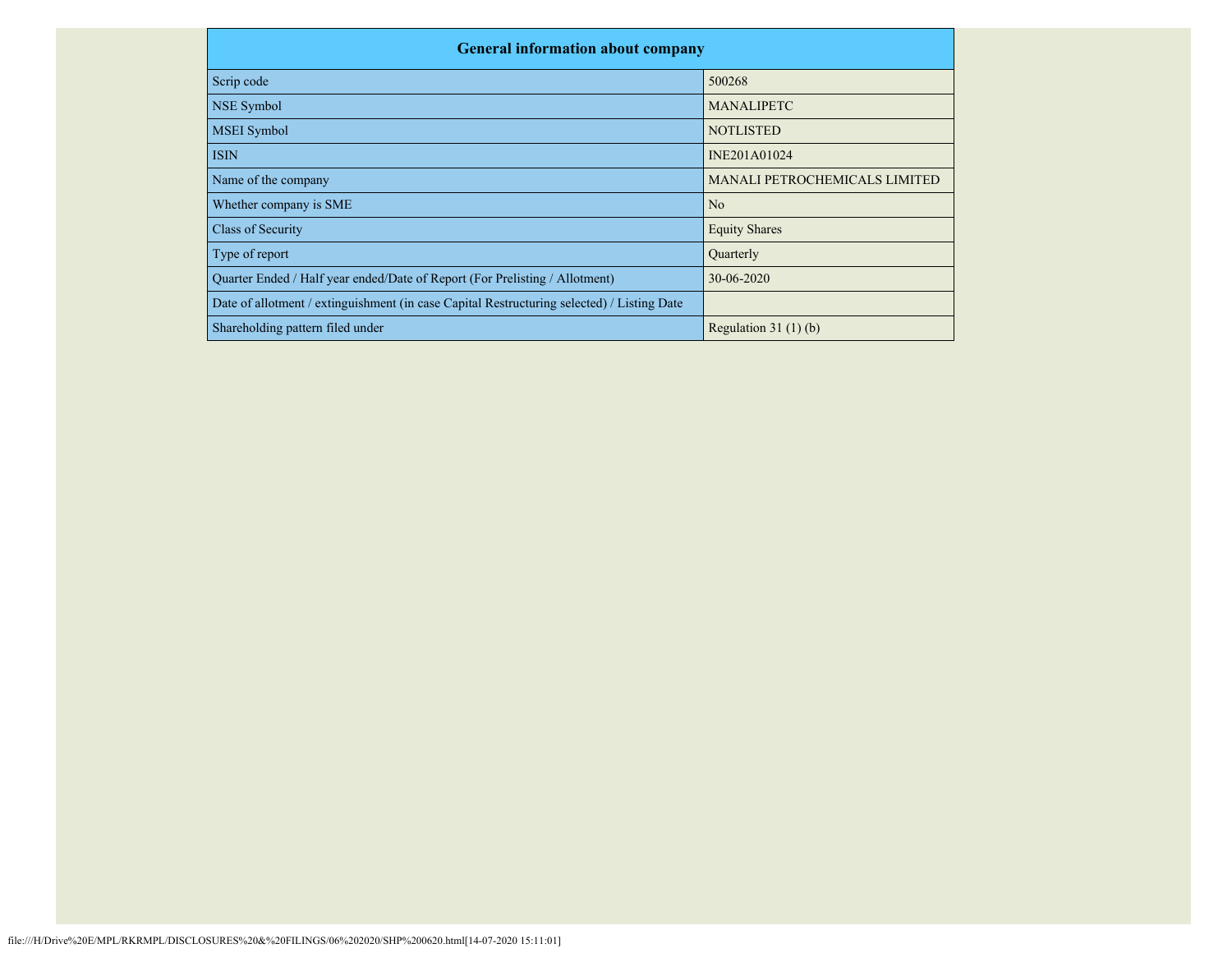|            | <b>Declaration</b>                                                                        |                |                                |                              |                             |  |  |  |  |  |
|------------|-------------------------------------------------------------------------------------------|----------------|--------------------------------|------------------------------|-----------------------------|--|--|--|--|--|
| Sr.<br>No. | Particular                                                                                | Yes/No         | Promoter and<br>Promoter Group | <b>Public</b><br>shareholder | Non Promoter-<br>Non Public |  |  |  |  |  |
|            | Whether the Listed Entity has issued any partly paid up shares?                           | N <sub>o</sub> | N <sub>o</sub>                 | No                           | N <sub>o</sub>              |  |  |  |  |  |
| 2          | Whether the Listed Entity has issued any Convertible Securities                           | No             | N <sub>o</sub>                 | No                           | N <sub>o</sub>              |  |  |  |  |  |
| 3          | Whether the Listed Entity has issued any Warrants?                                        | N <sub>o</sub> | N <sub>o</sub>                 | No                           | N <sub>o</sub>              |  |  |  |  |  |
| 4          | Whether the Listed Entity has any shares against which<br>depository receipts are issued? | N <sub>o</sub> | N <sub>o</sub>                 | No                           | N <sub>o</sub>              |  |  |  |  |  |
| 5          | Whether the Listed Entity has any shares in locked-in?                                    | No             | N <sub>o</sub>                 | No                           | N <sub>o</sub>              |  |  |  |  |  |
| 6          | Whether any shares held by promoters are pledge or otherwise<br>encumbered?               | No             | No                             |                              |                             |  |  |  |  |  |
|            | Whether company has equity shares with differential voting<br>rights?                     | N <sub>o</sub> | N <sub>o</sub>                 | No                           | N <sub>o</sub>              |  |  |  |  |  |
| 8          | Whether the listed entity has any significant beneficial owner?                           | Yes            |                                |                              |                             |  |  |  |  |  |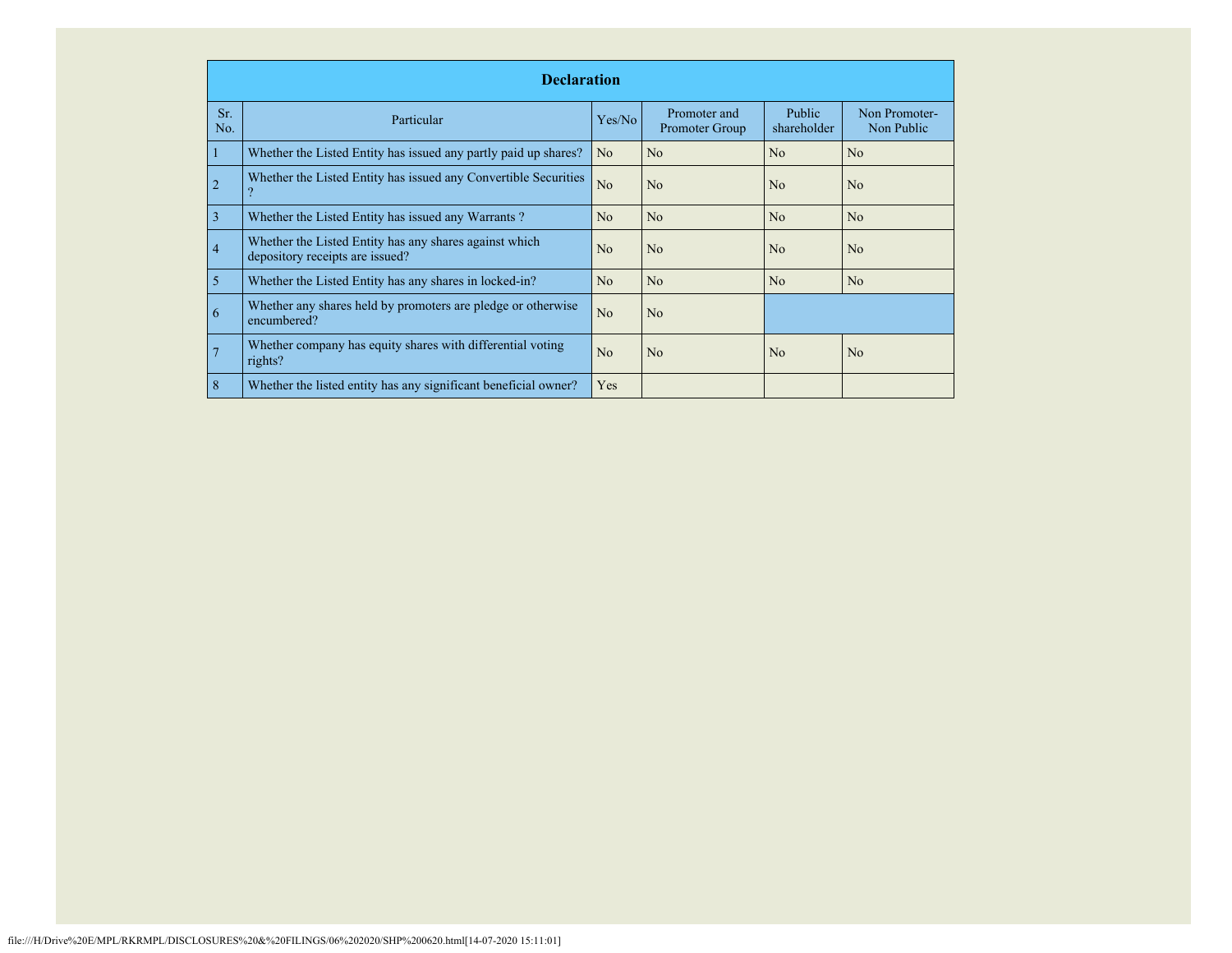|          | <b>Table I - Summary Statement holding of specified securities</b> |                         |                          |                                 |                                |                                                 |                                                        |                                                                  |               |           |                                   |  |  |
|----------|--------------------------------------------------------------------|-------------------------|--------------------------|---------------------------------|--------------------------------|-------------------------------------------------|--------------------------------------------------------|------------------------------------------------------------------|---------------|-----------|-----------------------------------|--|--|
|          |                                                                    |                         | No. of                   | No. Of<br>Partly                | No. Of                         | Total nos.                                      | Shareholding<br>as a % of total                        | Number of Voting Rights held in each<br>class of securities (IX) |               |           |                                   |  |  |
| Category | Category<br>of<br>shareholder<br>(II)                              | Nos. Of<br>shareholders | fully paid               | paid-<br>up                     | shares<br>underlying           | shares held<br>$(VII) =$<br>$(IV)+(V)+$<br>(VI) | no. of shares<br>(calculated as                        | No of Voting (XIV) Rights                                        |               |           |                                   |  |  |
| (1)      |                                                                    | (III)<br>(IV)           | up equity<br>shares held | equity<br>shares<br>held<br>(V) | Depository<br>Receipts<br>(VI) |                                                 | per SCRR,<br>1957) (VIII)<br>As a $%$ of<br>$(A+B+C2)$ | Class eg:<br>$\overline{X}$                                      | Class<br>eg:y | Total     | Total as<br>$a\%$ of<br>$(A+B+C)$ |  |  |
| (A)      | Promoter<br>$\&$<br>Promoter<br>Group                              | 5                       | 77167251                 |                                 |                                | 77167251                                        | 44.86                                                  | 77167251                                                         |               | 77167251  | 44.86                             |  |  |
| (B)      | Public                                                             | 104454                  | 94831978                 |                                 |                                | 94831978                                        | 55.14                                                  | 94831978                                                         |               | 94831978  | 55.14                             |  |  |
| (C)      | Non<br>Promoter-<br>Non Public                                     |                         |                          |                                 |                                |                                                 |                                                        |                                                                  |               |           |                                   |  |  |
| (C1)     | <b>Shares</b><br>underlying<br><b>DRs</b>                          |                         |                          |                                 |                                |                                                 |                                                        |                                                                  |               |           |                                   |  |  |
| (C2)     | Shares held<br>by<br>Employee<br><b>Trusts</b>                     |                         |                          |                                 |                                |                                                 |                                                        |                                                                  |               |           |                                   |  |  |
|          | Total                                                              | 104459                  | 171999229                |                                 |                                | 171999229                                       | 100                                                    | 171999229                                                        |               | 171999229 | 100                               |  |  |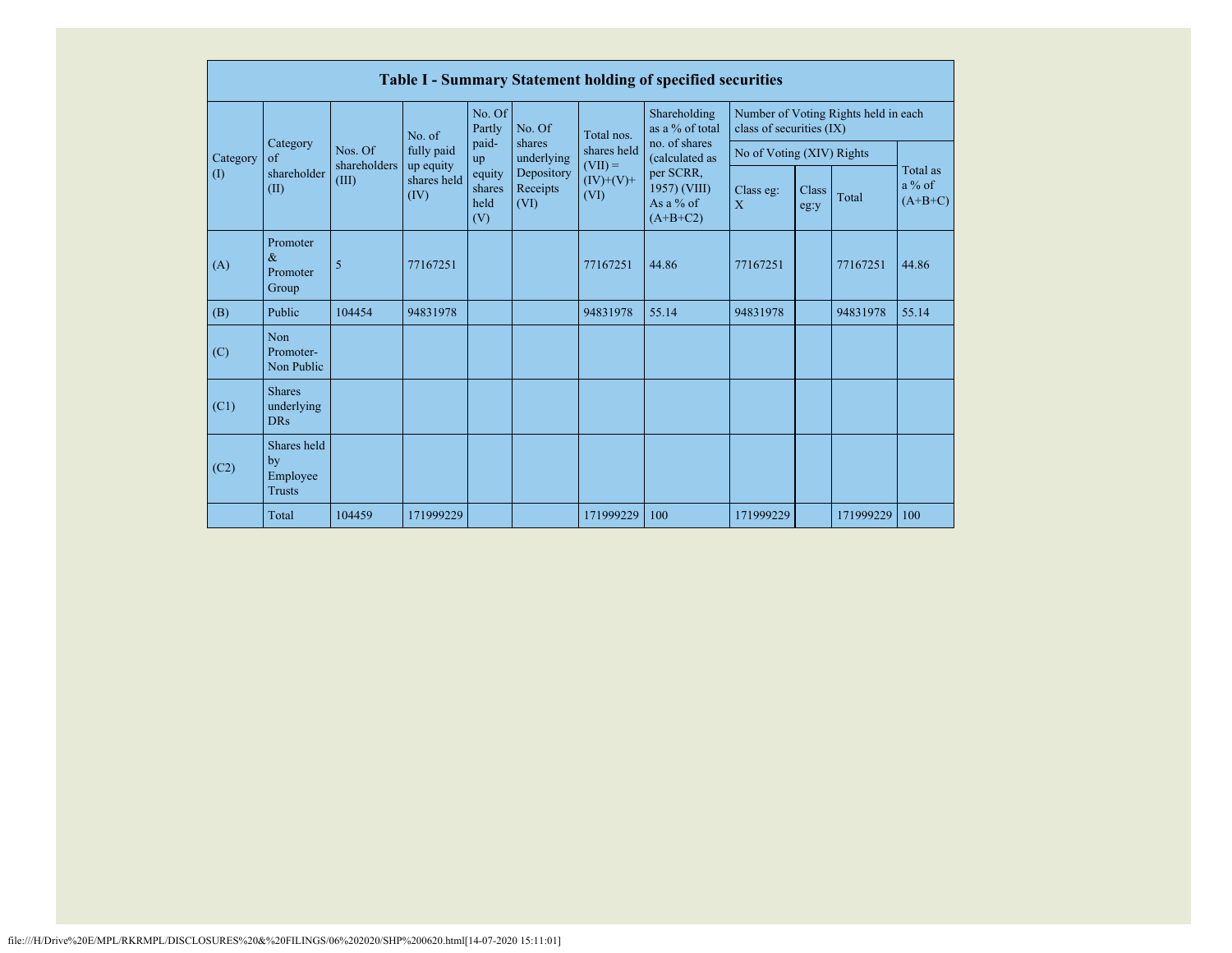|           |                                                |                                                                                                                                |                         |                                                                                                               | Table I - Summary Statement holding of specified securities                                                                                                                      |                                        |                                                        |                                                                               |                                                           |                                       |
|-----------|------------------------------------------------|--------------------------------------------------------------------------------------------------------------------------------|-------------------------|---------------------------------------------------------------------------------------------------------------|----------------------------------------------------------------------------------------------------------------------------------------------------------------------------------|----------------------------------------|--------------------------------------------------------|-------------------------------------------------------------------------------|-----------------------------------------------------------|---------------------------------------|
| Category  | Category<br>$\sigma$<br>shareholder<br>(II)    | No. Of<br>No. of<br><b>Shares</b><br><b>Shares</b><br>Underlying<br>Outstanding<br>convertible<br>securities<br>$(X_i)$<br>(X) | Underlying              | No. Of Shares<br>Underlying<br>Outstanding<br>convertible<br>securities and<br>No. Of<br>Warrants (Xi)<br>(a) | Shareholding, as a %<br>assuming full<br>conversion of<br>convertible securities (<br>as a percentage of<br>diluted share capital)<br>$(XI) = (VII)+(X) As a$<br>% of $(A+B+C2)$ | Number of<br>Locked in<br>shares (XII) |                                                        | Number of<br><b>Shares</b><br>pledged or<br>otherwise<br>encumbered<br>(XIII) |                                                           | Number of<br>equity shares<br>held in |
| $\rm (I)$ |                                                |                                                                                                                                | Outstanding<br>Warrants |                                                                                                               |                                                                                                                                                                                  | No.<br>(a)                             | Asa<br>$%$ of<br>total<br><b>Shares</b><br>held<br>(b) | No.<br>(a)                                                                    | As $a$<br>$%$ of<br>total<br><b>Shares</b><br>held<br>(b) | dematerialized<br>form $(XIV)$        |
| (A)       | Promoter<br>$\&$<br>Promoter<br>Group          |                                                                                                                                |                         |                                                                                                               | 44.86                                                                                                                                                                            |                                        |                                                        |                                                                               |                                                           | 77167251                              |
| (B)       | Public                                         |                                                                                                                                |                         |                                                                                                               | 55.14                                                                                                                                                                            |                                        |                                                        |                                                                               |                                                           | 86983567                              |
| (C)       | Non<br>Promoter-<br>Non Public                 |                                                                                                                                |                         |                                                                                                               |                                                                                                                                                                                  |                                        |                                                        |                                                                               |                                                           |                                       |
| (C1)      | <b>Shares</b><br>underlying<br><b>DRs</b>      |                                                                                                                                |                         |                                                                                                               |                                                                                                                                                                                  |                                        |                                                        |                                                                               |                                                           |                                       |
| (C2)      | Shares held<br>by<br>Employee<br><b>Trusts</b> |                                                                                                                                |                         |                                                                                                               |                                                                                                                                                                                  |                                        |                                                        |                                                                               |                                                           |                                       |
|           | Total                                          |                                                                                                                                |                         |                                                                                                               | 100                                                                                                                                                                              |                                        |                                                        |                                                                               |                                                           | 164150818                             |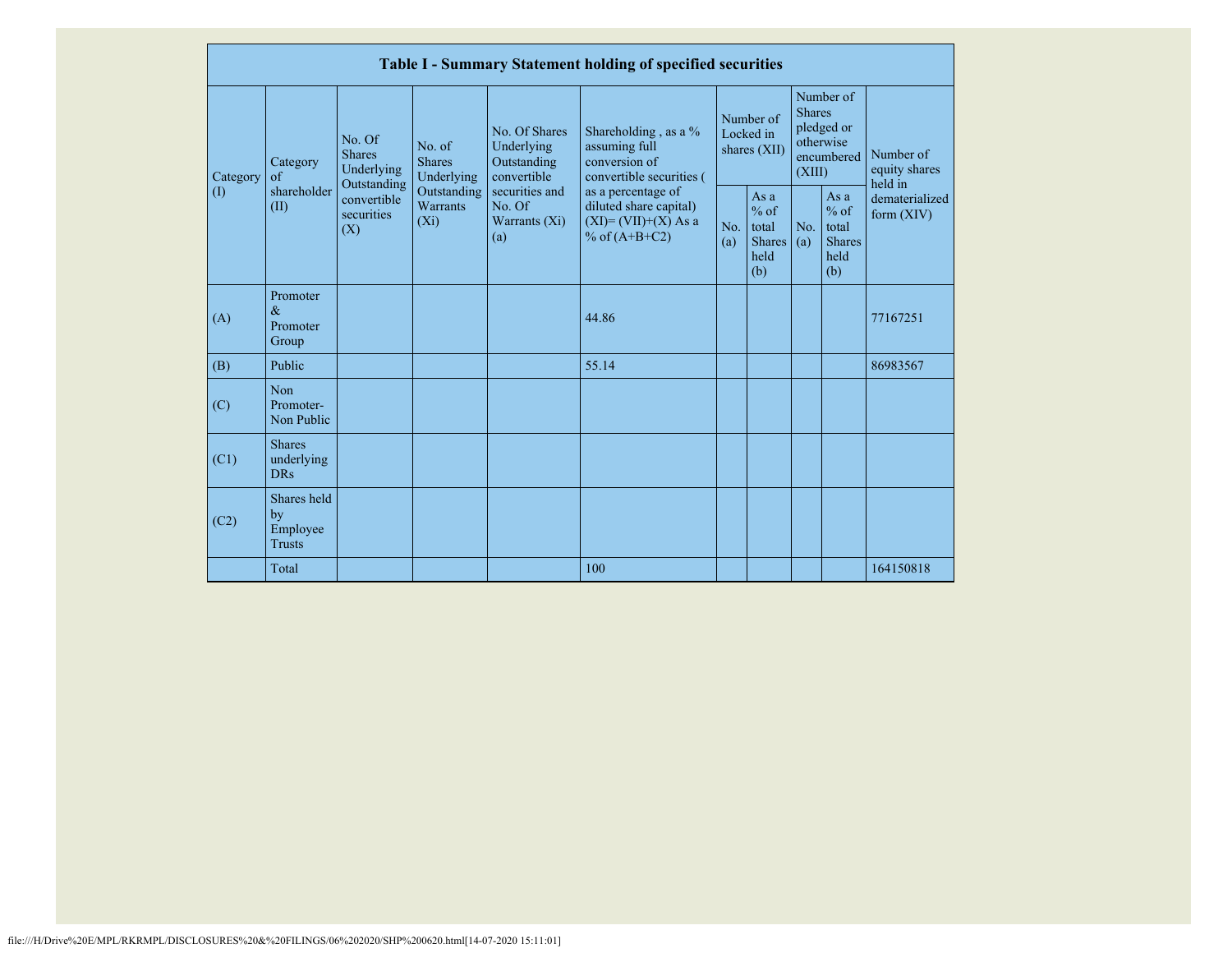|                                                                                                |                                                                                                               |                                                                                      |                                  |                                       |                                |                                  | Table II - Statement showing shareholding pattern of the Promoter and Promoter Group |                           |               |                                      |                                             |
|------------------------------------------------------------------------------------------------|---------------------------------------------------------------------------------------------------------------|--------------------------------------------------------------------------------------|----------------------------------|---------------------------------------|--------------------------------|----------------------------------|--------------------------------------------------------------------------------------|---------------------------|---------------|--------------------------------------|---------------------------------------------|
|                                                                                                |                                                                                                               |                                                                                      |                                  | No.<br><b>Of</b>                      | No. Of                         |                                  | Shareholding<br>as a % of                                                            | class of securities (IX)  |               | Number of Voting Rights held in each |                                             |
|                                                                                                | Category &                                                                                                    | Nos. Of                                                                              | No. of<br>fully paid             | Partly<br>paid-                       | shares<br>underlying           | Total nos.<br>shares held        | total no. of<br>shares                                                               | No of Voting (XIV) Rights |               |                                      | Total                                       |
| Sr.                                                                                            | Name of the<br>Shareholders<br>(1)                                                                            | shareholders<br>(III)                                                                | up equity<br>shares held<br>(IV) | up<br>equity<br>shares<br>held<br>(V) | Depository<br>Receipts<br>(VI) | $(VII) =$<br>$(IV)+(V)+$<br>(VI) | (calculated<br>as per SCRR,<br>1957) (VIII)<br>As a % of<br>$(A+B+C2)$               | Class eg:<br>X            | Class<br>eg:y | Total                                | as a $%$<br>of<br>Total<br>Voting<br>rights |
| $\mathbf{A}$                                                                                   |                                                                                                               | Table II - Statement showing shareholding pattern of the Promoter and Promoter Group |                                  |                                       |                                |                                  |                                                                                      |                           |               |                                      |                                             |
| (1)                                                                                            | Indian                                                                                                        |                                                                                      |                                  |                                       |                                |                                  |                                                                                      |                           |               |                                      |                                             |
| (c)                                                                                            | Financial<br>Institutions/<br><b>Banks</b>                                                                    | $\mathbf{1}$                                                                         | 11212500                         |                                       |                                | 11212500                         | 6.52                                                                                 | 11212500                  |               | 11212500                             | 6.52                                        |
| (d)                                                                                            | Any Other<br>(specify)                                                                                        | $\overline{4}$                                                                       | 65954751                         |                                       |                                | 65954751                         | 38.35                                                                                | 65954751                  |               | 65954751                             | 38.35                                       |
| Sub-Total<br>(A)(1)                                                                            |                                                                                                               | 5                                                                                    | 77167251                         |                                       |                                | 77167251                         | 44.86                                                                                | 77167251                  |               | 77167251                             | 44.86                                       |
| (2)                                                                                            | Foreign                                                                                                       |                                                                                      |                                  |                                       |                                |                                  |                                                                                      |                           |               |                                      |                                             |
| Total<br>Shareholding<br>of Promoter<br>and<br>Promoter<br>Group $(A)=$<br>$(A)(1)+(A)$<br>(2) |                                                                                                               | 5                                                                                    | 77167251                         |                                       |                                | 77167251                         | 44.86                                                                                | 77167251                  |               | 77167251                             | 44.86                                       |
| $\bf{B}$                                                                                       |                                                                                                               | Table III - Statement showing shareholding pattern of the Public shareholder         |                                  |                                       |                                |                                  |                                                                                      |                           |               |                                      |                                             |
| (1)                                                                                            | Institutions                                                                                                  |                                                                                      |                                  |                                       |                                |                                  |                                                                                      |                           |               |                                      |                                             |
| (a)                                                                                            | Mutual<br>Funds                                                                                               | 11                                                                                   | 183750                           |                                       |                                | 183750                           | 0.11                                                                                 | 183750                    |               | 183750                               | 0.11                                        |
| (f)                                                                                            | Financial<br>Institutions/<br><b>Banks</b>                                                                    | 12                                                                                   | 239278                           |                                       |                                | 239278                           | 0.14                                                                                 | 239278                    |               | 239278                               | 0.14                                        |
| Sub-Total<br>(B)(1)                                                                            |                                                                                                               | 23                                                                                   | 423028                           |                                       |                                | 423028                           | 0.25                                                                                 | 423028                    |               | 423028                               | 0.25                                        |
| (3)                                                                                            | Non-institutions                                                                                              |                                                                                      |                                  |                                       |                                |                                  |                                                                                      |                           |               |                                      |                                             |
| (a(i))                                                                                         | Individuals -<br>i.Individual<br>shareholders<br>holding<br>nominal<br>share capital<br>up to Rs. 2<br>lakhs. | 99765                                                                                | 61430132                         |                                       |                                | 61430132                         | 35.72                                                                                | 61430132                  |               | 61430132                             | 35.72                                       |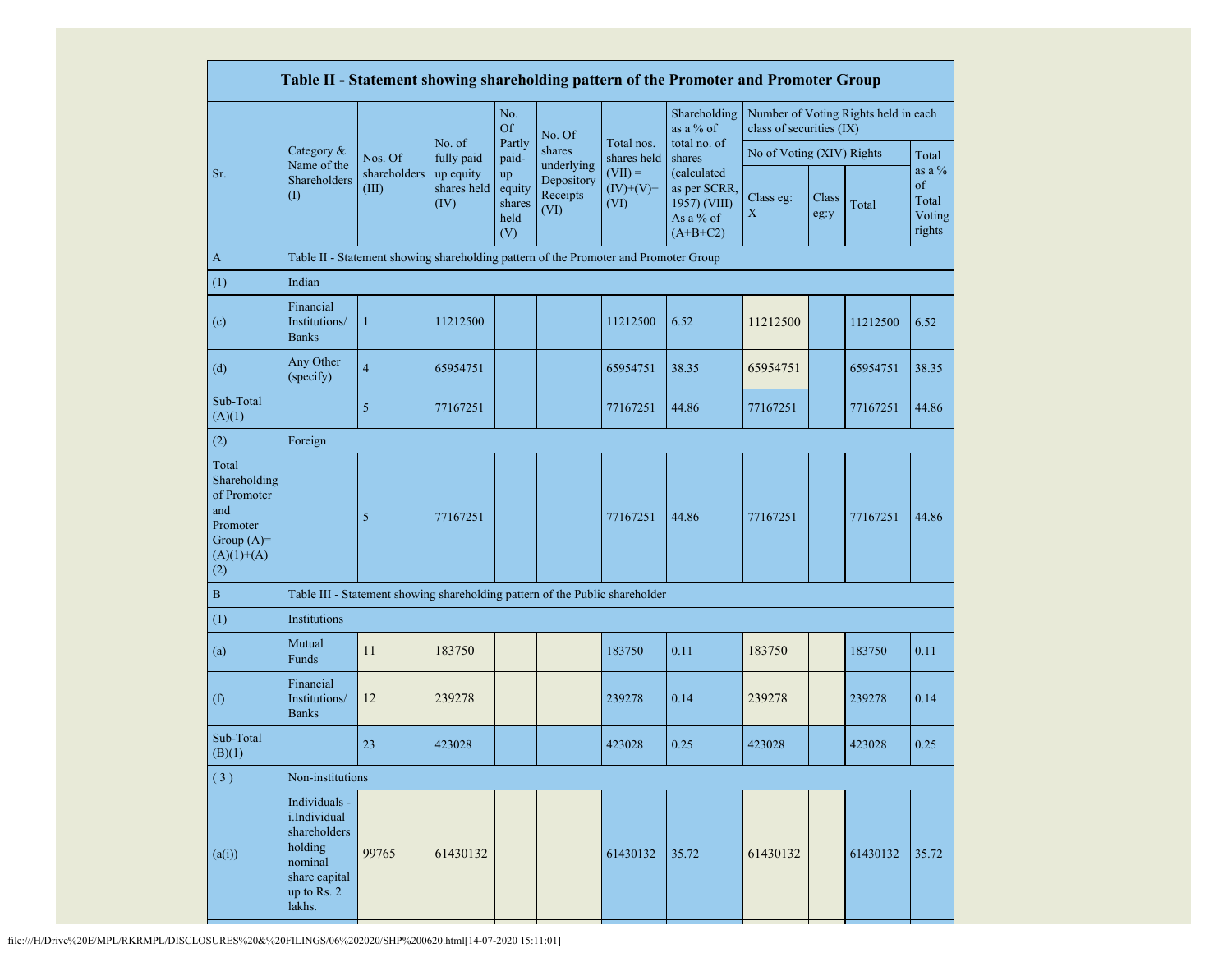| (a(ii))                                                                     | Individuals -<br>ii. Individual<br>shareholders<br>holding<br>nominal<br>share capital<br>in excess of<br>Rs. 2 lakhs. | 123    | 11452822                                                                                      | 11452822  | 6.66  | 11452822  | 11452822  | 6.66  |
|-----------------------------------------------------------------------------|------------------------------------------------------------------------------------------------------------------------|--------|-----------------------------------------------------------------------------------------------|-----------|-------|-----------|-----------|-------|
| (e)                                                                         | Any Other<br>(specify)                                                                                                 | 4543   | 21525996                                                                                      | 21525996  | 12.52 | 21525996  | 21525996  | 12.52 |
| Sub-Total<br>(B)(3)                                                         |                                                                                                                        | 104431 | 94408950                                                                                      | 94408950  | 54.89 | 94408950  | 94408950  | 54.89 |
| <b>Total Public</b><br>Shareholding<br>$(B)=(B)(1)+$<br>$(B)(2)+(B)$<br>(3) |                                                                                                                        | 104454 | 94831978                                                                                      | 94831978  | 55.14 | 94831978  | 94831978  | 55.14 |
| $\mathbf C$                                                                 |                                                                                                                        |        | Table IV - Statement showing shareholding pattern of the Non Promoter- Non Public shareholder |           |       |           |           |       |
| Total (<br>$A+B+C2$ )                                                       |                                                                                                                        | 104459 | 171999229                                                                                     | 171999229 | 100   | 171999229 | 171999229 | 100   |
| Total<br>$(A+B+C)$                                                          |                                                                                                                        | 104459 | 171999229                                                                                     | 171999229 | 100   | 171999229 | 171999229 | 100   |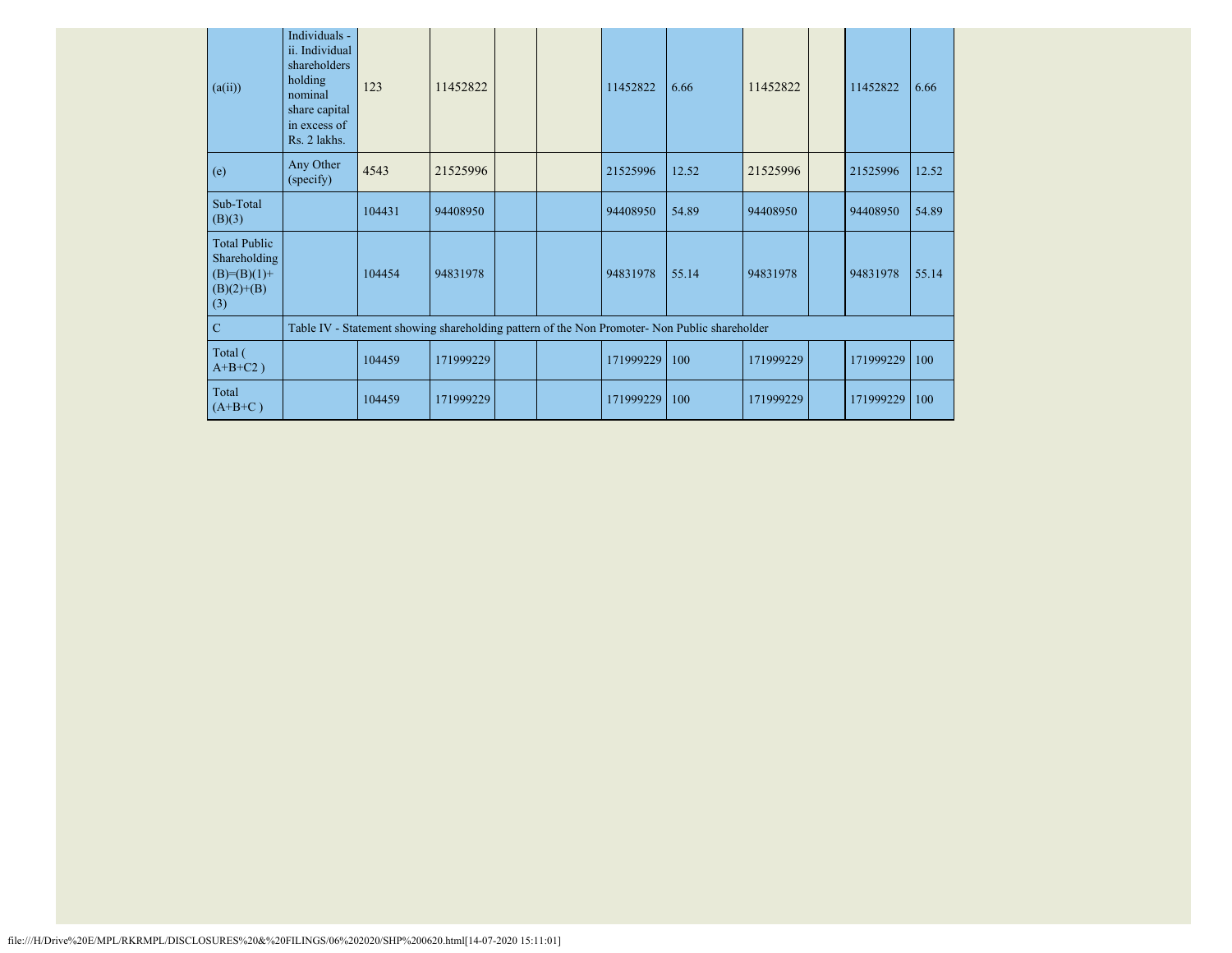|                                                                                         | Table II - Statement showing shareholding pattern of the Promoter and Promoter Group |                                    |                                                                |                                                                                      |                                        |                                                         |                                                                               |                                                         |                                       |  |  |  |
|-----------------------------------------------------------------------------------------|--------------------------------------------------------------------------------------|------------------------------------|----------------------------------------------------------------|--------------------------------------------------------------------------------------|----------------------------------------|---------------------------------------------------------|-------------------------------------------------------------------------------|---------------------------------------------------------|---------------------------------------|--|--|--|
| Sr.                                                                                     | No. Of<br>No. of<br><b>Shares</b><br><b>Shares</b><br>Underlying                     | Underlying                         | No. Of Shares<br>Underlying<br>Outstanding                     | Shareholding, as a %<br>assuming full conversion of<br>convertible securities (as a  | Number of<br>Locked in<br>shares (XII) |                                                         | Number of<br><b>Shares</b><br>pledged or<br>otherwise<br>encumbered<br>(XIII) |                                                         | Number of<br>equity shares<br>held in |  |  |  |
|                                                                                         | Outstanding<br>convertible<br>securities<br>(X)                                      | Outstanding<br>Warrants<br>$(X_i)$ | convertible<br>securities and<br>No. Of Warrants<br>$(Xi)$ (a) | percentage of diluted share<br>capital) $(XI) = (VII)+(X) As$<br>a % of $(A+B+C2)$   |                                        | As a<br>$%$ of<br>total<br><b>Shares</b><br>held<br>(b) | No.<br>(a)                                                                    | As a<br>$%$ of<br>total<br><b>Shares</b><br>held<br>(b) | dematerialized<br>form (XIV)          |  |  |  |
| $\mathbf{A}$                                                                            |                                                                                      |                                    |                                                                | Table II - Statement showing shareholding pattern of the Promoter and Promoter Group |                                        |                                                         |                                                                               |                                                         |                                       |  |  |  |
| (1)                                                                                     | Indian                                                                               |                                    |                                                                |                                                                                      |                                        |                                                         |                                                                               |                                                         |                                       |  |  |  |
| (c)                                                                                     |                                                                                      |                                    |                                                                | 6.52                                                                                 |                                        |                                                         |                                                                               |                                                         | 11212500                              |  |  |  |
| (d)                                                                                     |                                                                                      |                                    |                                                                | 38.35                                                                                |                                        |                                                         |                                                                               |                                                         | 65954751                              |  |  |  |
| Sub-Total (A)<br>(1)                                                                    |                                                                                      |                                    |                                                                | 44.86                                                                                |                                        |                                                         |                                                                               |                                                         | 77167251                              |  |  |  |
| (2)                                                                                     | Foreign                                                                              |                                    |                                                                |                                                                                      |                                        |                                                         |                                                                               |                                                         |                                       |  |  |  |
| Total<br>Shareholding<br>of Promoter<br>and Promoter<br>Group $(A)=$<br>$(A)(1)+(A)(2)$ |                                                                                      |                                    |                                                                | 44.86                                                                                |                                        |                                                         |                                                                               |                                                         | 77167251                              |  |  |  |
| $\, {\bf B}$                                                                            |                                                                                      |                                    |                                                                | Table III - Statement showing shareholding pattern of the Public shareholder         |                                        |                                                         |                                                                               |                                                         |                                       |  |  |  |
| (1)                                                                                     | Institutions                                                                         |                                    |                                                                |                                                                                      |                                        |                                                         |                                                                               |                                                         |                                       |  |  |  |
| (a)                                                                                     |                                                                                      |                                    |                                                                | 0.11                                                                                 |                                        |                                                         |                                                                               |                                                         | 17850                                 |  |  |  |
| (f)                                                                                     |                                                                                      |                                    |                                                                | 0.14                                                                                 |                                        |                                                         |                                                                               |                                                         | 222328                                |  |  |  |
| Sub-Total (B)<br>(1)                                                                    |                                                                                      |                                    |                                                                | 0.25                                                                                 |                                        |                                                         |                                                                               |                                                         | 240178                                |  |  |  |
| (3)                                                                                     | Non-institutions                                                                     |                                    |                                                                |                                                                                      |                                        |                                                         |                                                                               |                                                         |                                       |  |  |  |
| (a(i))                                                                                  |                                                                                      |                                    |                                                                | 35.72                                                                                |                                        |                                                         |                                                                               |                                                         | 54343796                              |  |  |  |
| (a(ii))                                                                                 |                                                                                      |                                    |                                                                | 6.66                                                                                 |                                        |                                                         |                                                                               |                                                         | 11377912                              |  |  |  |
| (e)                                                                                     |                                                                                      |                                    |                                                                | 12.52                                                                                |                                        |                                                         |                                                                               |                                                         | 21021681                              |  |  |  |
| Sub-Total $(B)$<br>(3)                                                                  |                                                                                      |                                    |                                                                | 54.89                                                                                |                                        |                                                         |                                                                               |                                                         | 86743389                              |  |  |  |
| <b>Total Public</b><br>Shareholding<br>$(B)=(B)(1)+$<br>$(B)(2)+(B)(3)$                 |                                                                                      |                                    |                                                                | 55.14                                                                                |                                        |                                                         |                                                                               |                                                         | 86983567                              |  |  |  |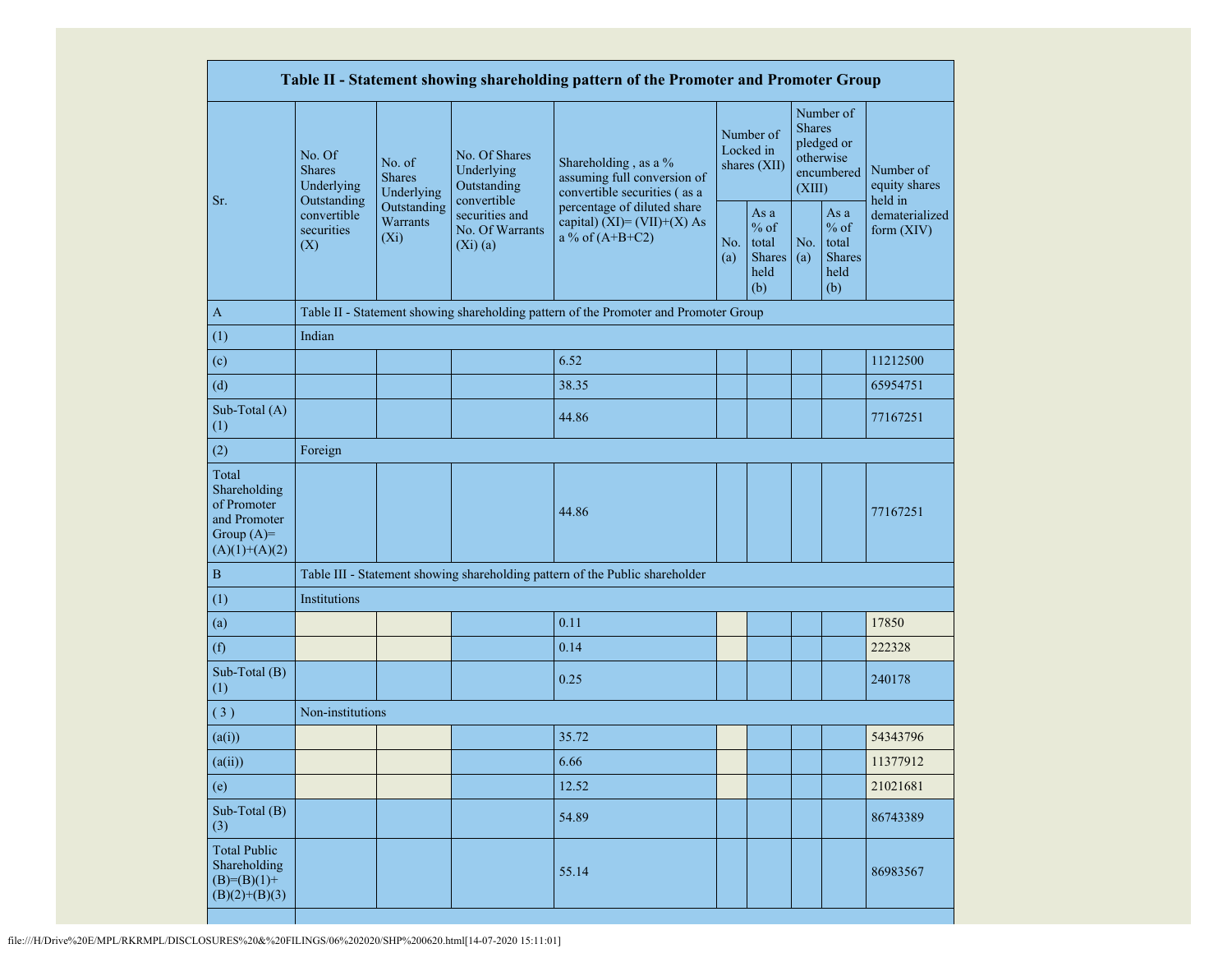|                       | Table IV - Statement showing shareholding pattern of the Non Promoter- Non Public shareholder |  |  |     |  |  |  |  |           |
|-----------------------|-----------------------------------------------------------------------------------------------|--|--|-----|--|--|--|--|-----------|
| Total (<br>$A+B+C2$ ) |                                                                                               |  |  | 100 |  |  |  |  | 164150818 |
| Total $(A+B+C)$       |                                                                                               |  |  | 100 |  |  |  |  | 164150818 |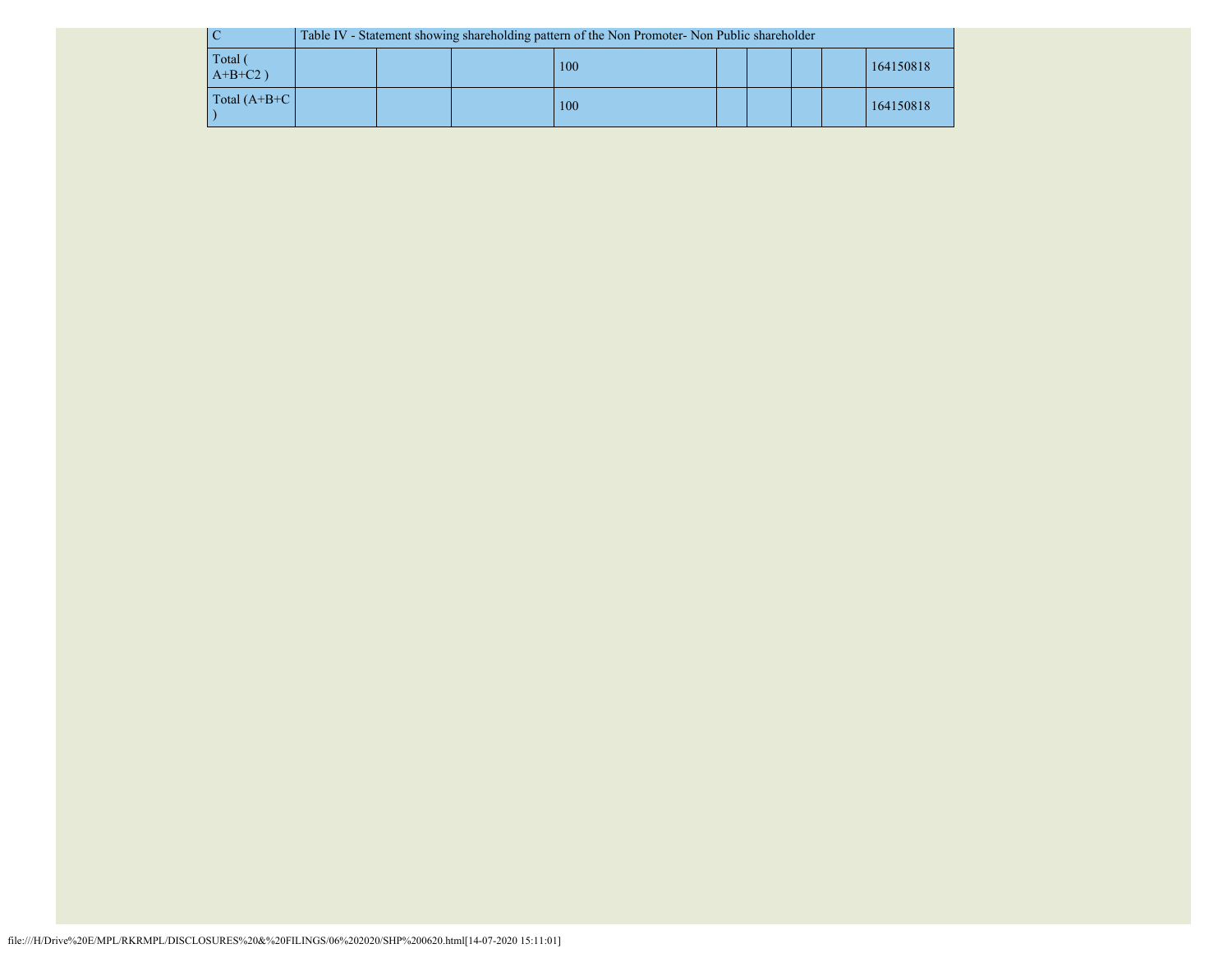|                                                                                                                      | <b>Financial Institutions/ Banks</b>                          |                       |
|----------------------------------------------------------------------------------------------------------------------|---------------------------------------------------------------|-----------------------|
| Searial No.                                                                                                          | $\mathbf{1}$                                                  |                       |
| Name of the<br>Shareholders (I)                                                                                      | TAMILNADU INDUSTRIAL DEVELOPMENT CORPORATION LTD              | Click here to go back |
| PAN(II)                                                                                                              | AAACT3409P                                                    | Total                 |
| No. of fully paid<br>up equity shares<br>held (IV)                                                                   | 11212500                                                      | 11212500              |
| No. Of Partly paid-<br>up equity shares<br>held(V)                                                                   |                                                               |                       |
| No. Of shares<br>underlying<br>Depository<br>Receipts (VI)                                                           |                                                               |                       |
| Total nos. shares<br>held $(VII) = (IV) +$<br>$(V)$ + $(VI)$                                                         | 11212500                                                      | 11212500              |
| Shareholding as a<br>% of total no. of<br>shares (calculated<br>as per SCRR,<br>1957) (VIII) As a<br>% of $(A+B+C2)$ | 6.52                                                          | 6.52                  |
|                                                                                                                      | Number of Voting Rights held in each class of securities (IX) |                       |
| Class eg: X                                                                                                          | 11212500                                                      | 11212500              |
| Class eg:y                                                                                                           |                                                               |                       |
| Total                                                                                                                | 11212500                                                      | 11212500              |
| Total as a % of<br><b>Total Voting rights</b>                                                                        | 6.52                                                          | 6.52                  |
| No. Of Shares<br>Underlying<br>Outstanding<br>convertible<br>securities $(X)$                                        |                                                               |                       |
| No. of Shares<br>Underlying<br>Outstanding<br>Warrants (Xi)                                                          |                                                               |                       |
| No. Of Shares<br>Underlying<br>Outstanding<br>convertible<br>securities and No.<br>Of Warrants (Xi)<br>(a)           |                                                               |                       |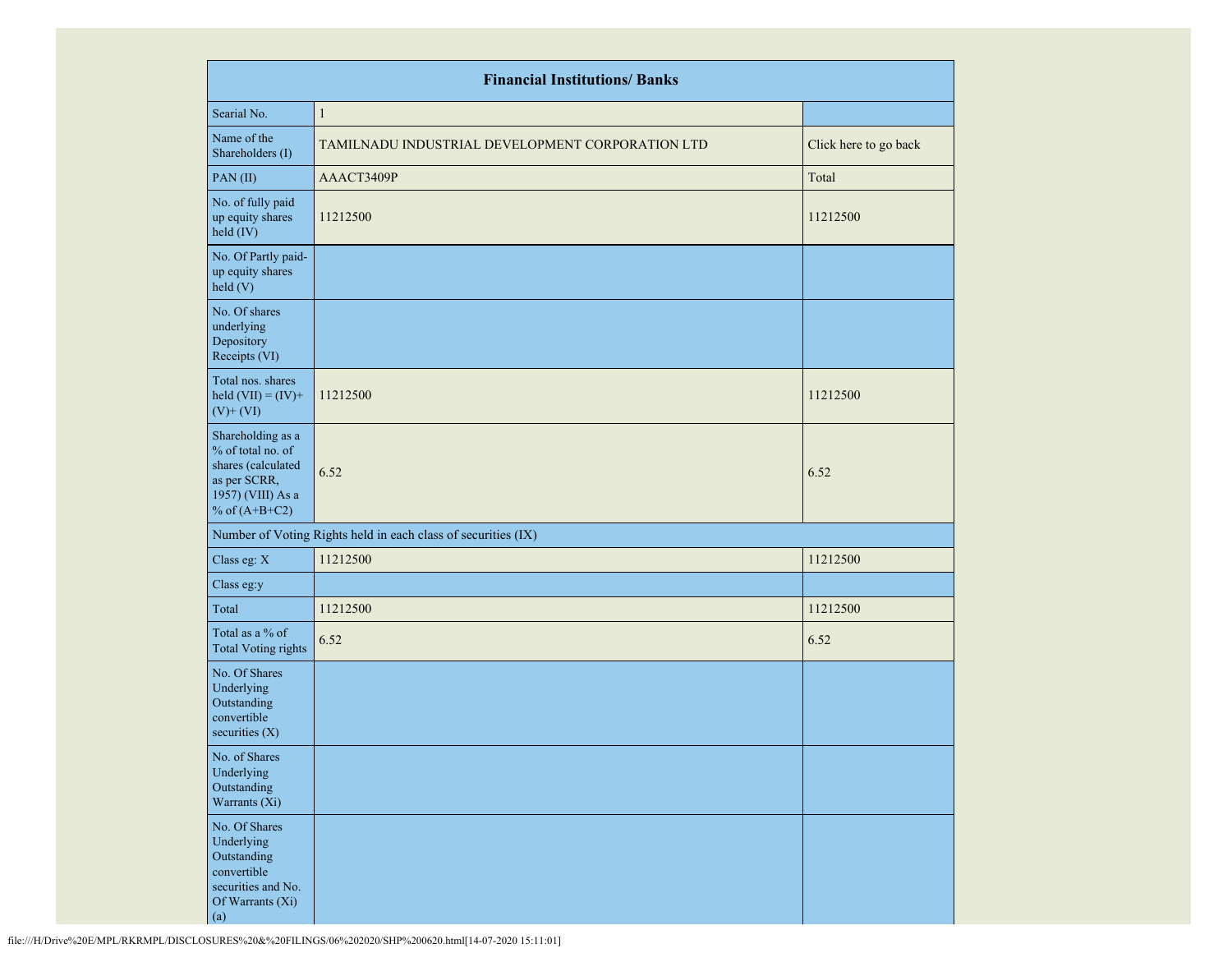| Shareholding, as a<br>% assuming full<br>conversion of<br>convertible<br>securities (as a<br>percentage of<br>diluted share<br>capital) (XI)=<br>$(VII)+(X)$ As a %<br>of $(A+B+C2)$ | 6.52                                                    | 6.52     |
|--------------------------------------------------------------------------------------------------------------------------------------------------------------------------------------|---------------------------------------------------------|----------|
| Number of Locked in shares (XII)                                                                                                                                                     |                                                         |          |
| No. (a)                                                                                                                                                                              |                                                         |          |
| As a % of total<br>Shares held (b)                                                                                                                                                   |                                                         |          |
|                                                                                                                                                                                      | Number of Shares pledged or otherwise encumbered (XIII) |          |
| No. (a)                                                                                                                                                                              |                                                         |          |
| As a % of total<br>Shares held (b)                                                                                                                                                   |                                                         |          |
| Number of equity<br>shares held in<br>dematerialized<br>form $(XIV)$                                                                                                                 | 11212500                                                | 11212500 |
| Reason for not providing PAN                                                                                                                                                         |                                                         |          |
| Reason for not<br>providing PAN                                                                                                                                                      |                                                         |          |
| Shareholder type                                                                                                                                                                     | Promoter                                                |          |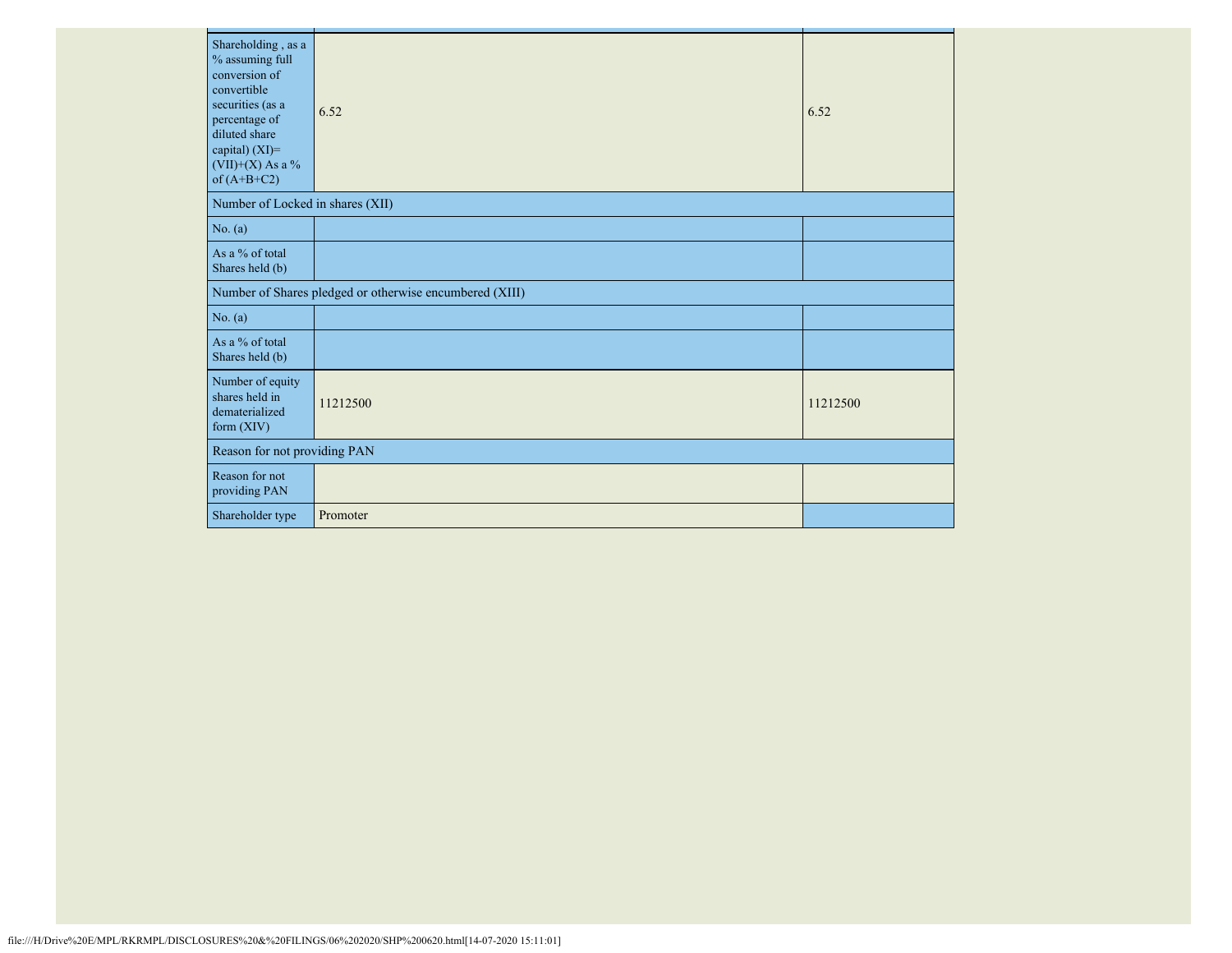|                                                                                                                      |                                                               | <b>Any Other (specify)</b>                                               |                                                    |                                        |                          |
|----------------------------------------------------------------------------------------------------------------------|---------------------------------------------------------------|--------------------------------------------------------------------------|----------------------------------------------------|----------------------------------------|--------------------------|
| Searial No.                                                                                                          | $\mathbf{1}$                                                  | $\sqrt{2}$                                                               | $\overline{3}$                                     | $\overline{4}$                         |                          |
| Category                                                                                                             | <b>Bodies Corporate</b>                                       | <b>Bodies Corporate</b>                                                  | <b>Bodies Corporate</b>                            | Director or<br>Director's<br>Relatives | Click here<br>to go back |
| Name of the<br>Shareholders (I)                                                                                      | <b>SIDD LIFE SCIENCES</b><br>PRIVATE LIMITED                  | SOUTHERN PETROCHEMICAL<br><b>INDUSTRIES</b><br><b>CORPORATIONLIMITED</b> | <b>RANFORD</b><br><b>INVESTMENTS</b><br><b>LTD</b> | <b>ASHWIN C</b><br><b>MUTHIAH</b>      |                          |
| PAN(II)                                                                                                              | AAECS9251J                                                    | AAACS4668K                                                               | AADCR5452K                                         | AAEPA4148H                             | Total                    |
| No. of the<br>Shareholders (I)                                                                                       | $\mathbf{1}$                                                  | $\mathbf{1}$                                                             | $\mathbf{1}$                                       | $\mathbf{1}$                           | $\overline{4}$           |
| No. of fully paid<br>up equity shares<br>held (IV)                                                                   | 65846053                                                      | 10000                                                                    | 85050                                              | 13648                                  | 65954751                 |
| No. Of Partly paid-<br>up equity shares<br>held(V)                                                                   |                                                               |                                                                          |                                                    |                                        |                          |
| No. Of shares<br>underlying<br>Depository<br>Receipts (VI)                                                           |                                                               |                                                                          |                                                    |                                        |                          |
| Total nos. shares<br>held $(VII) = (IV) +$<br>$(V)$ + $(VI)$                                                         | 65846053                                                      | 10000                                                                    | 85050                                              | 13648                                  | 65954751                 |
| Shareholding as a<br>% of total no. of<br>shares (calculated<br>as per SCRR,<br>1957) (VIII) As a<br>% of $(A+B+C2)$ | 38.28                                                         | 0.01                                                                     | 0.05                                               | 0.01                                   | 38.35                    |
|                                                                                                                      | Number of Voting Rights held in each class of securities (IX) |                                                                          |                                                    |                                        |                          |
| Class eg: X                                                                                                          | 65846053                                                      | 10000                                                                    | 85050                                              | 13648                                  | 65954751                 |
| Class eg:y                                                                                                           |                                                               |                                                                          |                                                    |                                        |                          |
| Total                                                                                                                | 65846053                                                      | 10000                                                                    | 85050                                              | 13648                                  | 65954751                 |
| Total as a % of<br><b>Total Voting rights</b>                                                                        | 38.28                                                         | 0.01                                                                     | 0.05                                               | 0.01                                   | 38.35                    |
| No. Of Shares<br>Underlying<br>Outstanding<br>convertible<br>securities (X)                                          |                                                               |                                                                          |                                                    |                                        |                          |
| No. of Shares<br>Underlying<br>Outstanding                                                                           |                                                               |                                                                          |                                                    |                                        |                          |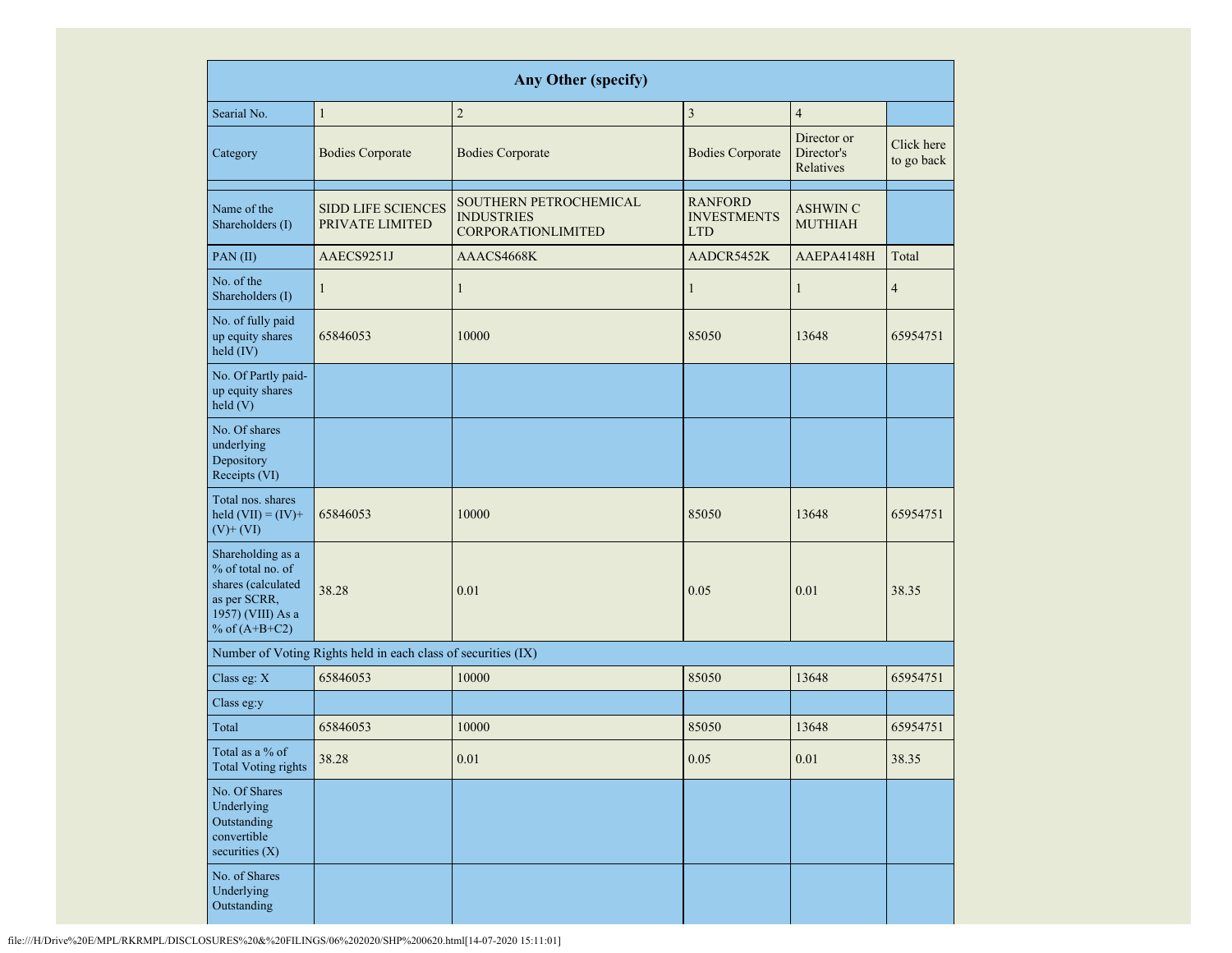| Warrants (Xi)                                                                                                                                                                      |                                                         |          |                |                |          |
|------------------------------------------------------------------------------------------------------------------------------------------------------------------------------------|---------------------------------------------------------|----------|----------------|----------------|----------|
| No. Of Shares<br>Underlying<br>Outstanding<br>convertible<br>securities and No.<br>Of Warrants $(X_i)$<br>(a)                                                                      |                                                         |          |                |                |          |
| Shareholding, as a<br>% assuming full<br>conversion of<br>convertible<br>securities (as a<br>percentage of<br>diluted share<br>capital) (XI)=<br>(VII)+(X) As a %<br>of $(A+B+C2)$ | 38.28                                                   | 0.01     | 0.05           | 0.01           | 38.35    |
| Number of Locked in shares (XII)                                                                                                                                                   |                                                         |          |                |                |          |
| No. (a)                                                                                                                                                                            |                                                         |          |                |                |          |
| As a % of total<br>Shares held (b)                                                                                                                                                 |                                                         |          |                |                |          |
|                                                                                                                                                                                    | Number of Shares pledged or otherwise encumbered (XIII) |          |                |                |          |
| No. (a)                                                                                                                                                                            |                                                         |          |                |                |          |
| As a % of total<br>Shares held (b)                                                                                                                                                 |                                                         |          |                |                |          |
| Number of equity<br>shares held in<br>dematerialized<br>form $(XIV)$                                                                                                               | 65846053                                                | 10000    | 85050          | 13648          | 65954751 |
| Reason for not providing PAN                                                                                                                                                       |                                                         |          |                |                |          |
| Reason for not<br>providing PAN                                                                                                                                                    |                                                         |          |                |                |          |
| Shareholder type                                                                                                                                                                   | Promoter                                                | Promoter | Promoter Group | Promoter Group |          |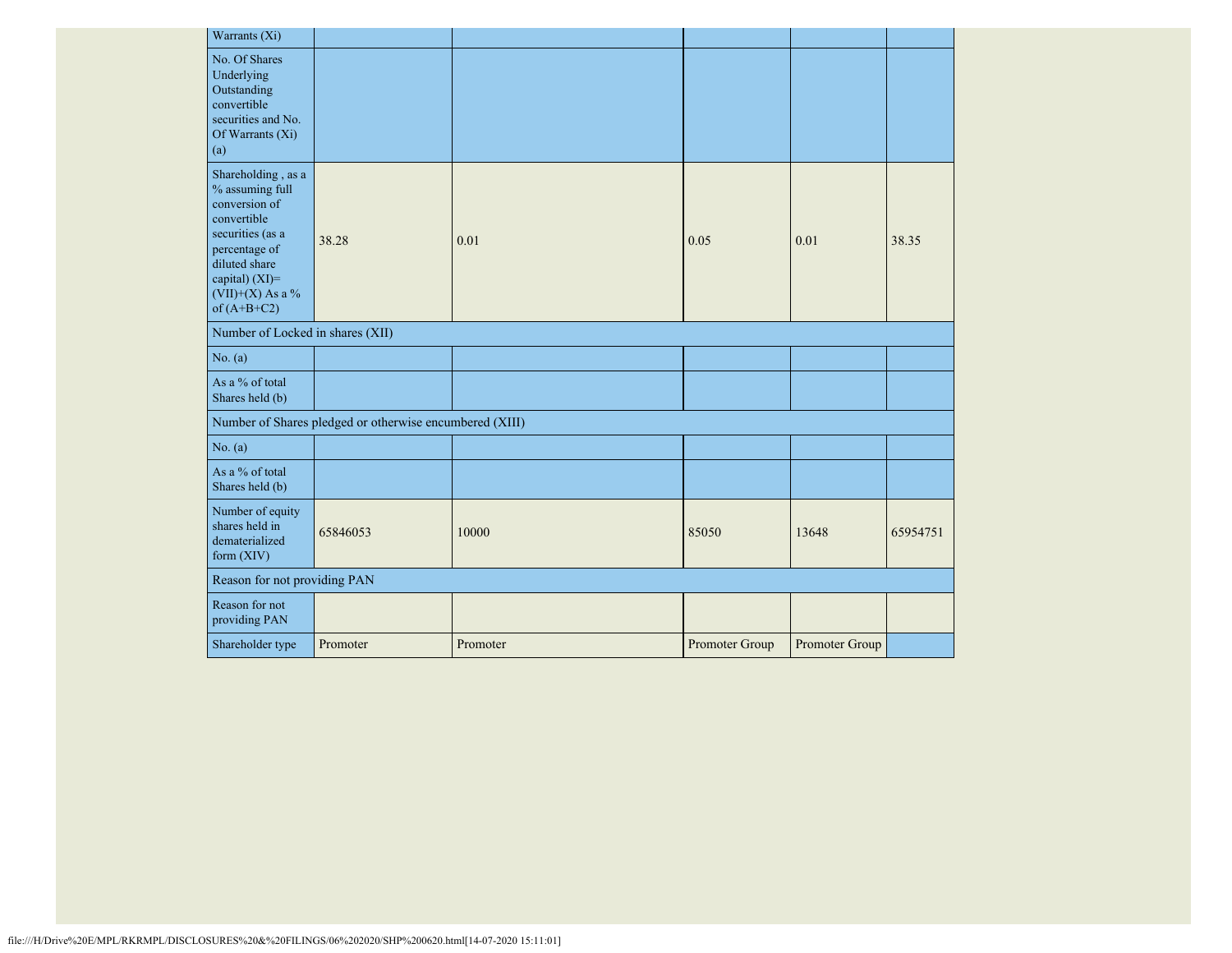| <b>Any Other (specify)</b>                                                                                           |                            |                                              |                     |                |                              |                |                |
|----------------------------------------------------------------------------------------------------------------------|----------------------------|----------------------------------------------|---------------------|----------------|------------------------------|----------------|----------------|
| Searial No.                                                                                                          | $\mathbf{1}$               | $\mathbf{2}$                                 | 3                   | $\overline{4}$ | 5                            | 6              | $\overline{7}$ |
| Category                                                                                                             | <b>Bodies</b><br>Corporate | <b>Bodies Corporate</b>                      | Clearing<br>Members | <b>HUF</b>     | Non-Resident<br>Indian (NRI) | <b>Trusts</b>  | <b>IEPF</b>    |
| Category / More<br>than 1 percentage                                                                                 | Category                   | More than 1 percentage of<br>shareholding    | Category            | Category       | Category                     | Category       | Category       |
| Name of the<br>Shareholders (I)                                                                                      |                            | <b>MERCANTILE VENTURES</b><br><b>LIMITED</b> |                     |                |                              |                |                |
| PAN(II)                                                                                                              |                            | AAICM6095N                                   |                     |                |                              |                |                |
| No. of the<br>Shareholders (I)                                                                                       | 529                        | $\mathbf{1}$                                 | 101                 | 1828           | 2078                         | $\overline{4}$ | $\overline{2}$ |
| No. of fully paid<br>up equity shares<br>held (IV)                                                                   | 6241884                    | 2497810                                      | 291633              | 4000121        | 4355383                      | 1540           | 6445896        |
| No. Of Partly paid-<br>up equity shares<br>held(V)                                                                   |                            |                                              |                     |                |                              |                |                |
| No. Of shares<br>underlying<br>Depository<br>Receipts (VI)                                                           |                            |                                              |                     |                |                              |                |                |
| Total nos. shares<br>held $(VII) = (IV) +$<br>$(V)$ + $(VI)$                                                         | 6241884                    | 2497810                                      | 291633              | 4000121        | 4355383                      | 1540           | 6445896        |
| Shareholding as a<br>% of total no. of<br>shares (calculated<br>as per SCRR,<br>1957) (VIII) As a<br>% of $(A+B+C2)$ | 3.63                       | 1.45                                         | 0.17                | 2.33           | 2.53                         | $\overline{0}$ | 3.75           |
| Number of Voting Rights held in each class of securities (IX)                                                        |                            |                                              |                     |                |                              |                |                |
| Class eg: X                                                                                                          | 6241884                    | 2497810                                      | 291633              | 4000121        | 4355383                      | 1540           | 6445896        |
| Class eg:y                                                                                                           |                            |                                              |                     |                |                              |                |                |
| Total                                                                                                                | 6241884                    | 2497810                                      | 291633              | 4000121        | 4355383                      | 1540           | 6445896        |
| Total as a % of<br><b>Total Voting rights</b>                                                                        | 3.63                       | 1.45                                         | 0.17                | 2.33           | 2.53                         | $\overline{0}$ | 3.75           |
| No. Of Shares<br>Underlying<br>Outstanding<br>convertible<br>securities $(X)$                                        |                            |                                              |                     |                |                              |                |                |
| No. of Shares<br>Underlying<br>Outstanding                                                                           |                            |                                              |                     |                |                              |                |                |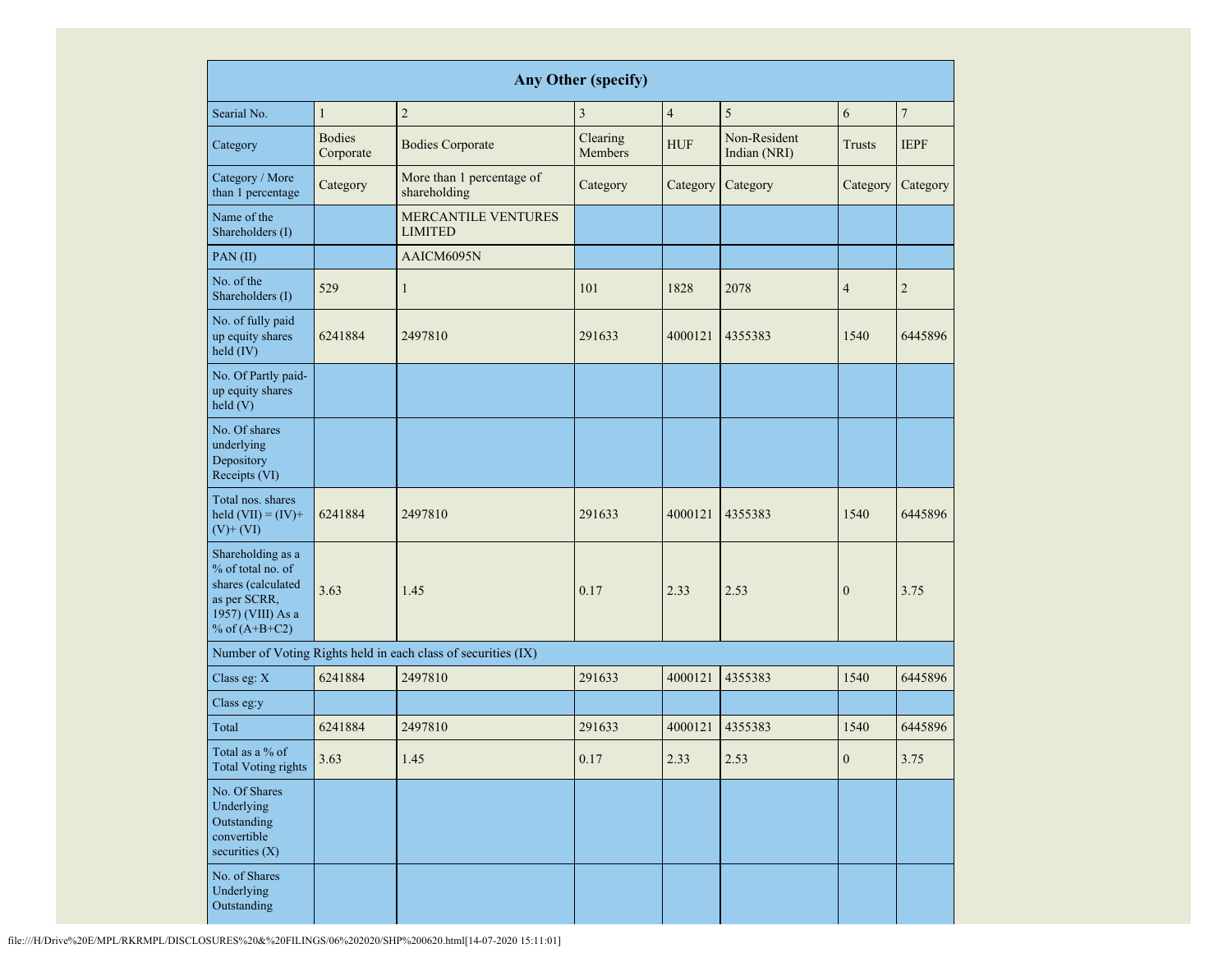| Warrants (Xi)                                                                                                                                                                      |         |         |        |         |         |              |         |
|------------------------------------------------------------------------------------------------------------------------------------------------------------------------------------|---------|---------|--------|---------|---------|--------------|---------|
| No. Of Shares<br>Underlying<br>Outstanding<br>convertible<br>securities and No.<br>Of Warrants (Xi)<br>(a)                                                                         |         |         |        |         |         |              |         |
| Shareholding, as a<br>% assuming full<br>conversion of<br>convertible<br>securities (as a<br>percentage of<br>diluted share<br>capital) (XI)=<br>(VII)+(X) As a %<br>of $(A+B+C2)$ | 3.63    | 1.45    | 0.17   | 2.33    | 2.53    | $\mathbf{0}$ | 3.75    |
| Number of Locked in shares (XII)                                                                                                                                                   |         |         |        |         |         |              |         |
| No. (a)                                                                                                                                                                            |         |         |        |         |         |              |         |
| As a % of total<br>Shares held (b)                                                                                                                                                 |         |         |        |         |         |              |         |
| Number of equity<br>shares held in<br>dematerialized<br>form (XIV)                                                                                                                 | 6063834 | 2497810 | 291633 | 4000106 | 4029133 | 1540         | 6445896 |
| Reason for not providing PAN                                                                                                                                                       |         |         |        |         |         |              |         |
| Reason for not<br>providing PAN                                                                                                                                                    |         |         |        |         |         |              |         |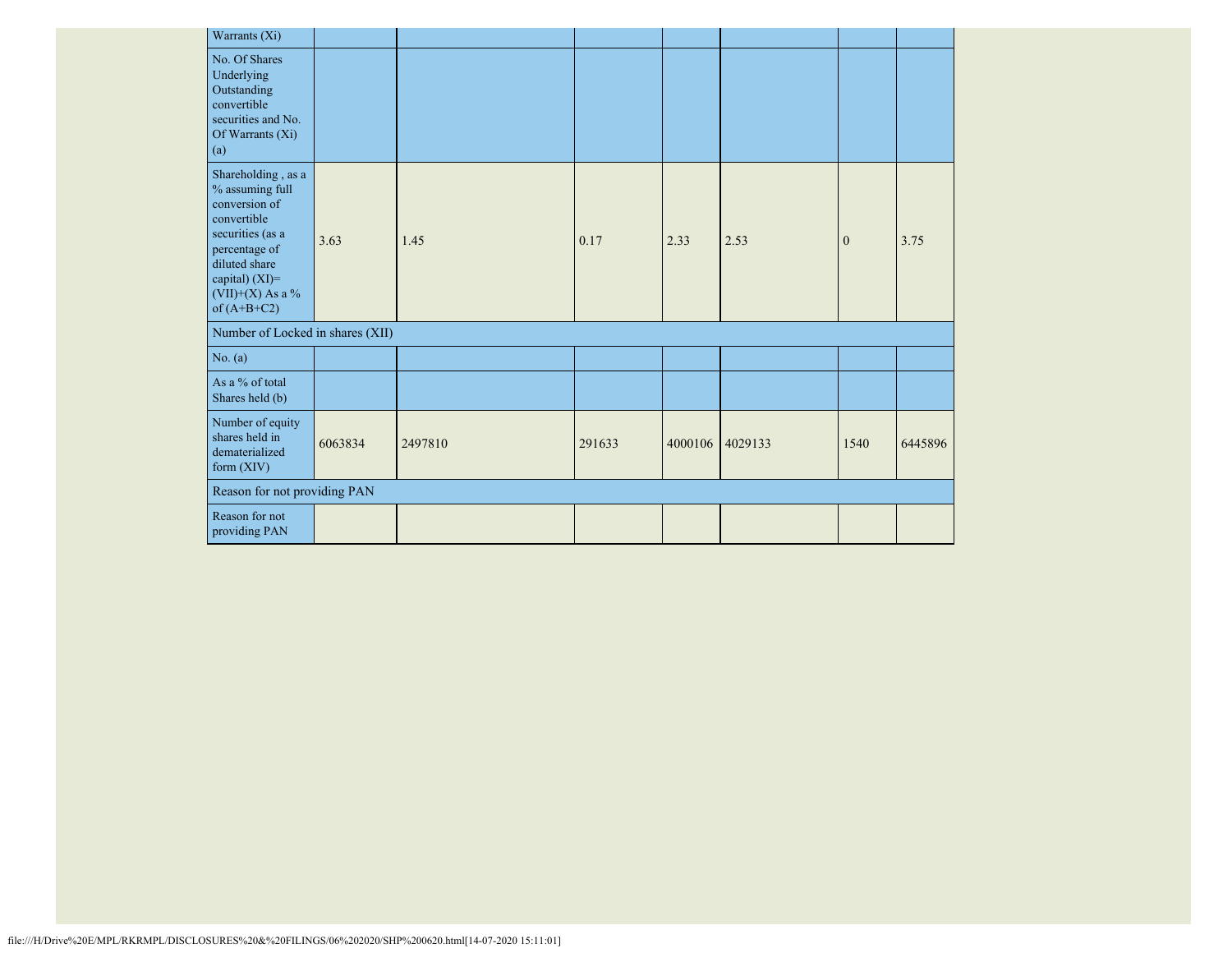| Any Other (specify)                                                                                                  |                                                               |                       |  |  |  |  |
|----------------------------------------------------------------------------------------------------------------------|---------------------------------------------------------------|-----------------------|--|--|--|--|
| Searial No.                                                                                                          | $\,8\,$                                                       |                       |  |  |  |  |
| Category                                                                                                             | Unclaimed or Suspense or Escrow Account                       |                       |  |  |  |  |
| Category / More<br>than 1 percentage                                                                                 | Category                                                      |                       |  |  |  |  |
| Name of the<br>Shareholders (I)                                                                                      |                                                               | Click here to go back |  |  |  |  |
| PAN(II)                                                                                                              |                                                               | Total                 |  |  |  |  |
| No. of the<br>Shareholders (I)                                                                                       | $\mathbf{1}$                                                  | 4543                  |  |  |  |  |
| No. of fully paid<br>up equity shares<br>held (IV)                                                                   | 189539                                                        | 21525996              |  |  |  |  |
| No. Of Partly paid-<br>up equity shares<br>held (V)                                                                  |                                                               |                       |  |  |  |  |
| No. Of shares<br>underlying<br>Depository<br>Receipts (VI)                                                           |                                                               |                       |  |  |  |  |
| Total nos. shares<br>held $(VII) = (IV) +$<br>$(V)$ + $(VI)$                                                         | 189539                                                        | 21525996              |  |  |  |  |
| Shareholding as a<br>% of total no. of<br>shares (calculated<br>as per SCRR,<br>1957) (VIII) As a<br>% of $(A+B+C2)$ | 0.11                                                          | 12.52                 |  |  |  |  |
|                                                                                                                      | Number of Voting Rights held in each class of securities (IX) |                       |  |  |  |  |
| Class eg: $X$                                                                                                        | 189539                                                        | 21525996              |  |  |  |  |
| Class eg:y                                                                                                           |                                                               |                       |  |  |  |  |
| Total                                                                                                                | 189539                                                        | 21525996              |  |  |  |  |
| Total as a % of<br>Total Voting rights                                                                               | 0.11                                                          | 12.52                 |  |  |  |  |
| No. Of Shares<br>Underlying<br>Outstanding<br>convertible<br>securities $(X)$                                        |                                                               |                       |  |  |  |  |
| No. of Shares<br>Underlying<br>Outstanding<br>Warrants (Xi)                                                          |                                                               |                       |  |  |  |  |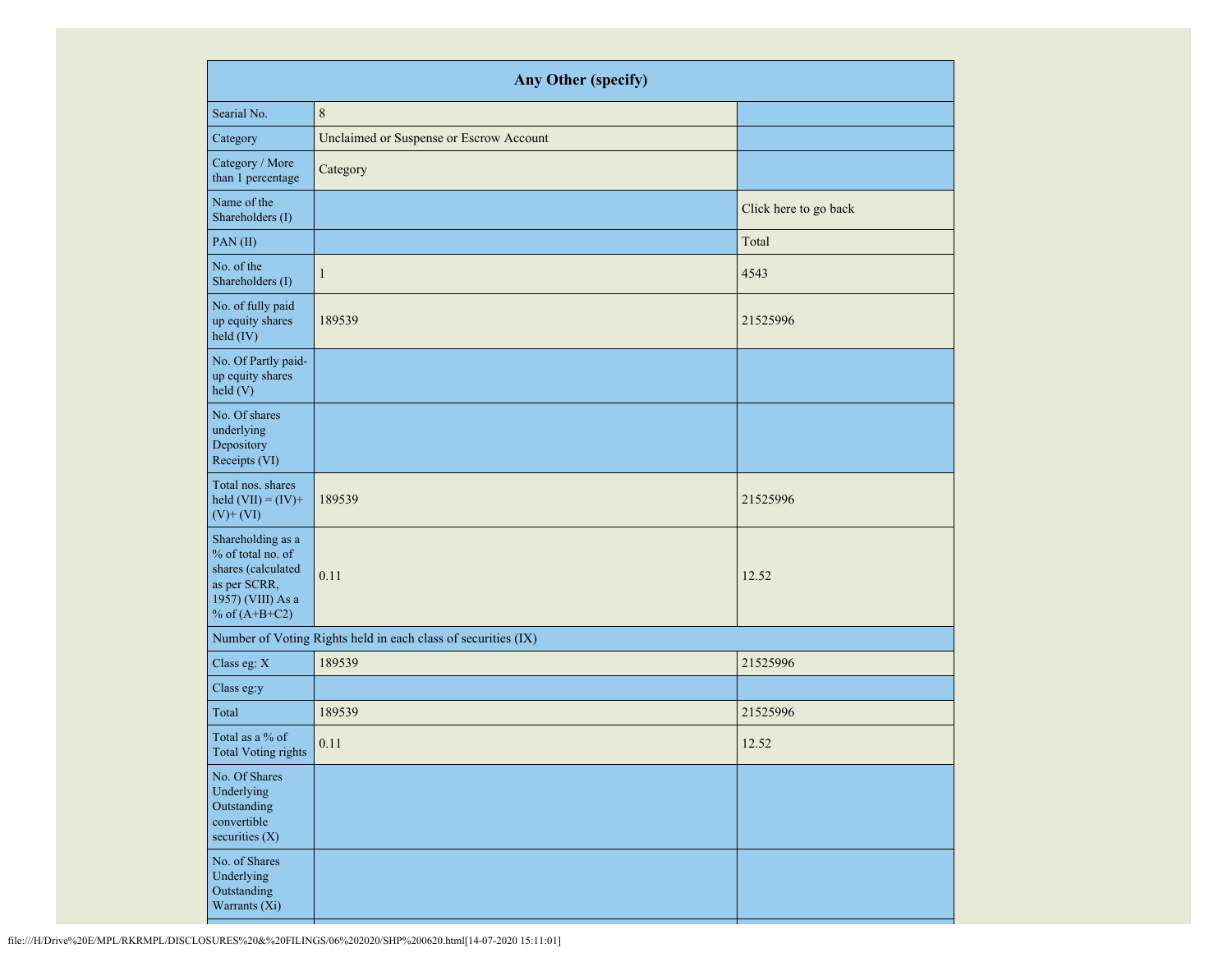| No. Of Shares<br>Underlying<br>Outstanding<br>convertible<br>securities and No.<br>Of Warrants (Xi)<br>(a)                                                                           |        |          |  |
|--------------------------------------------------------------------------------------------------------------------------------------------------------------------------------------|--------|----------|--|
| Shareholding, as a<br>% assuming full<br>conversion of<br>convertible<br>securities (as a<br>percentage of<br>diluted share<br>capital) (XI)=<br>$(VII)+(X)$ As a %<br>of $(A+B+C2)$ | 0.11   | 12.52    |  |
| Number of Locked in shares (XII)                                                                                                                                                     |        |          |  |
| No. (a)                                                                                                                                                                              |        |          |  |
| As a % of total<br>Shares held (b)                                                                                                                                                   |        |          |  |
| Number of equity<br>shares held in<br>dematerialized<br>form $(XIV)$                                                                                                                 | 189539 | 21021681 |  |
| Reason for not providing PAN                                                                                                                                                         |        |          |  |
| Reason for not<br>providing PAN                                                                                                                                                      |        |          |  |